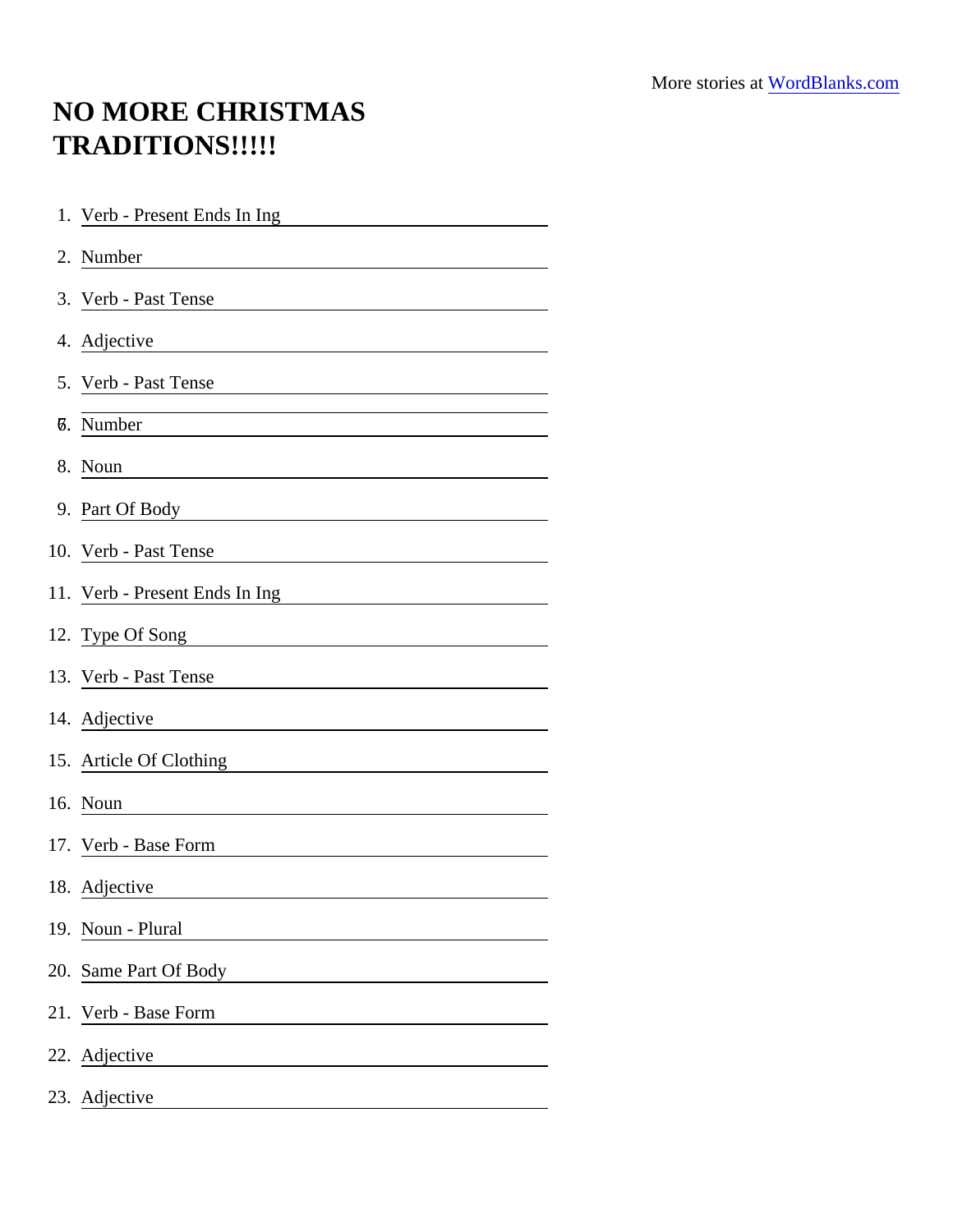## 24. Article Of Clothing

- 25. Relative
- 26. Adjective
- 27. Adjective Ends In Est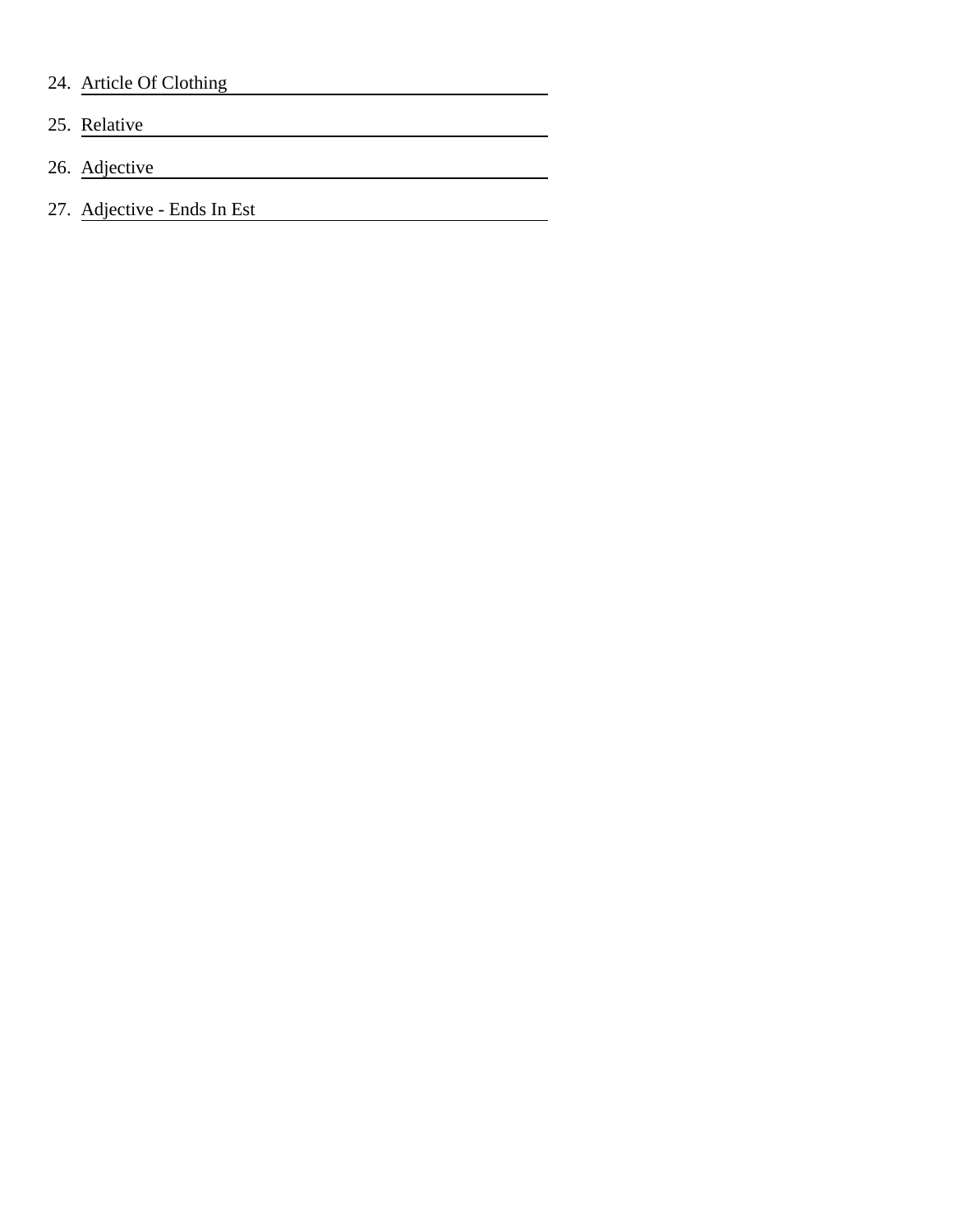## **NO MORE CHRISTMAS TRADITIONS!!!!!**

|            |                                                                                       |  | It was verb-Present ends in ING Christmas; just Number more days! But, I Verb-Past Tense a            |  |
|------------|---------------------------------------------------------------------------------------|--|-------------------------------------------------------------------------------------------------------|--|
|            | little, I've NEVER done those <u>Adjective</u> Christmas traditions                   |  |                                                                                                       |  |
|            | $\textbf{So I}$ Verb - Past Tense $\qquad$ .                                          |  |                                                                                                       |  |
|            | I took some out of our fridge, and cracked <u>Number into Noum</u> .                  |  |                                                                                                       |  |
|            | I found a <u>Part of Body</u> recipie on the internet, and <u>verb-Past Tense</u> it. |  |                                                                                                       |  |
|            |                                                                                       |  | I started verb-Present ends in ING some Christmas Type of Song , I was actually gonna go door to door |  |
| and do it. |                                                                                       |  |                                                                                                       |  |
|            |                                                                                       |  | I even Verb - Past Tense a Adjective Article of Clothing for my mom, and put it under the             |  |
| Noun.      |                                                                                       |  |                                                                                                       |  |
|            | "Nothing could go wrong!" I thoughtI THOUGHT.                                         |  |                                                                                                       |  |
|            |                                                                                       |  |                                                                                                       |  |
|            |                                                                                       |  | The Same Part of Body wasn't even cooked enough! So we had to verb - Base Form it out.                |  |
|            |                                                                                       |  | All of my sheets of music became <u>Adjective</u> and <u>Adjective</u> because of the weather.        |  |
|            |                                                                                       |  | And the Article of Clothing I got for my Relative ; 1. It was WAYYYY too Adjective 2. She             |  |